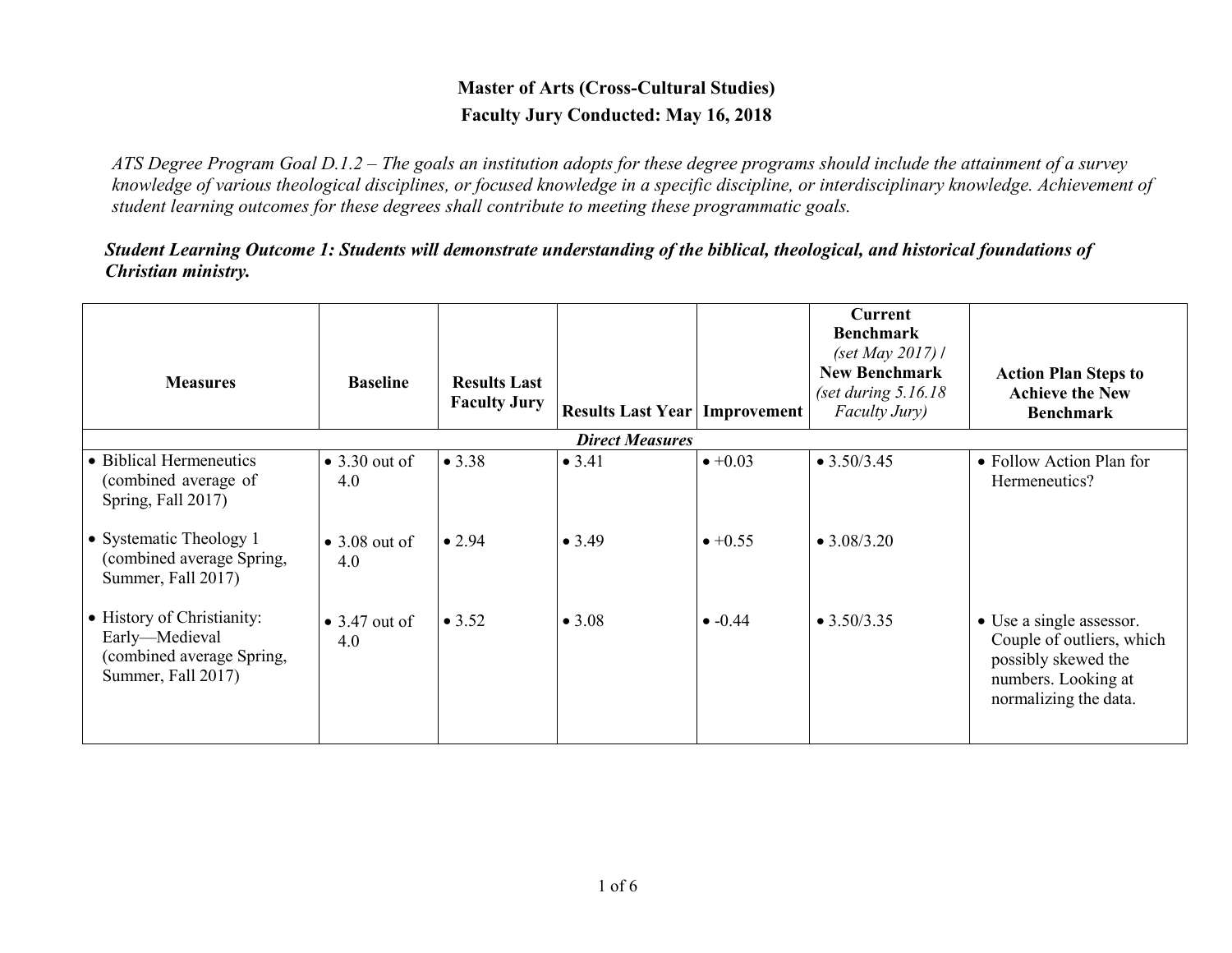|                                                                                                                                                                                                                                                                          |                                                                                         |               | <b>Indirect Measure</b>                                                                                    |                                   |               |                                                                                   |
|--------------------------------------------------------------------------------------------------------------------------------------------------------------------------------------------------------------------------------------------------------------------------|-----------------------------------------------------------------------------------------|---------------|------------------------------------------------------------------------------------------------------------|-----------------------------------|---------------|-----------------------------------------------------------------------------------|
| • Degree Program Surveys Fall<br>2017:<br>1. "How well do you feel<br>NOBTS prepared you to<br>interpret and communicate the<br>Bible accurately?"                                                                                                                       | $\cdot$ 85% will<br>rate it 3.0 or<br>above on a<br>5.0 scale,<br>which is<br>4.61      | $\bullet$ N/A | $\bullet$ 4.87 on a 5.0<br>scale (97.5%)<br>(Spring 2017)<br>4.95 on a 5.0<br>scale (93.8%)<br>(Fall 2017) | $\sqrt{+0.08}$ on a<br>5.0 scale  | $-4.71/4.75$  |                                                                                   |
| 2. "How well do you feel<br>NOBTS prepared you to<br>understand and interpret<br>Christian theological heritage<br>and Baptist polity for the<br>church?"                                                                                                                | $\cdot$ 85% will<br>rate it 3.0 or<br>above on a<br>5.0 pint<br>scale, which<br>is 4.61 | $\bullet$ N/A | • 4.69 on a 5.0<br>scale (93.8%)<br>(Spring 2017)<br>4.80 on a 5.0<br>scale (96%) (Fall<br>2017)           | $\bullet +0.11$ on a<br>5.0 scale | $\cdot$ /4.75 |                                                                                   |
| • Field Mentor Comments:<br>1. Spring 2017: ". churches<br>. need to be biblically sound and<br>discipling others through<br>scriptures and living out life. I<br>enjoy my conversations with<br>. as we begin discussing how<br>this relates to our work as a<br>team." |                                                                                         |               |                                                                                                            |                                   |               | • Develop Rubric<br>- 4 or 5 categories<br>- Likert Scale<br>Will need more data. |
| 2. Spring 2017: The student has<br>pointed the need for working<br>with the established church ".<br>alongside them, for building<br>kingdom focused and God sized<br>vision for reaching others."                                                                       |                                                                                         |               |                                                                                                            |                                   |               |                                                                                   |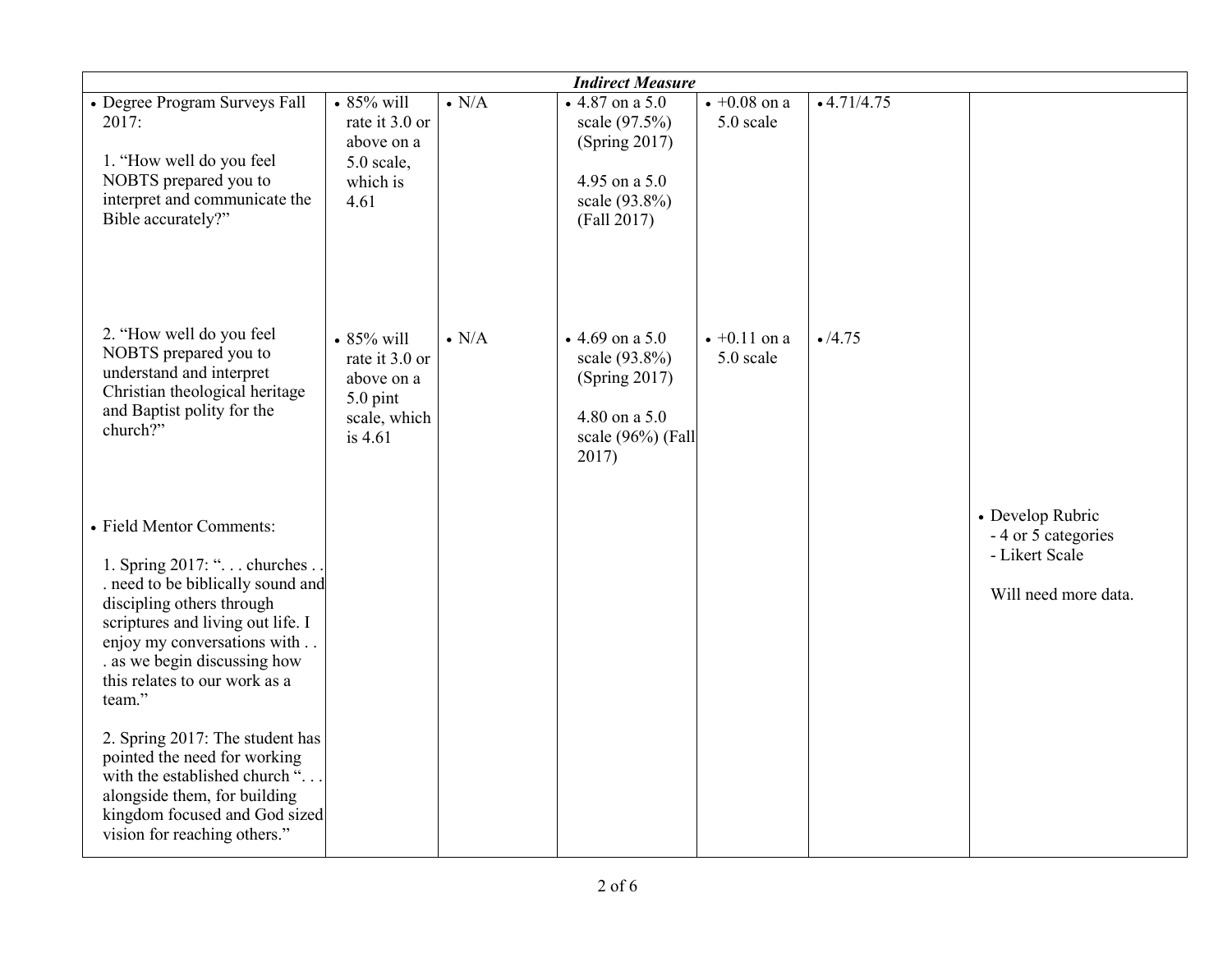| <b>Measures</b>                                   | <b>Baseline</b>        | <b>Results Last</b><br><b>Faculty Jury</b> | <b>Results Last Year   Improvement  </b> |                | Current<br><b>Benchmark</b><br>(set May 2017) /<br><b>New Benchmark</b><br>(set during<br>5.16.18 Faculty<br>Jury) | <b>Action Plan Steps to</b><br><b>Achieve the New</b><br><b>Benchmark</b>                                                      |  |  |
|---------------------------------------------------|------------------------|--------------------------------------------|------------------------------------------|----------------|--------------------------------------------------------------------------------------------------------------------|--------------------------------------------------------------------------------------------------------------------------------|--|--|
|                                                   | <b>Direct Measures</b> |                                            |                                          |                |                                                                                                                    |                                                                                                                                |  |  |
| • Cross-Cultural Church<br>Planting (Spring 2017) | $\bullet$ 2.8          | $\bullet$ N/A                              | $\bullet$ 2.9                            | $\bullet +0.1$ | $\bullet$ 3.0/3.0                                                                                                  | • Change syllabus<br>instructions from suggested<br>sections to include sections<br>on specific items for<br>assignment $#3$ . |  |  |

## *Student Learning Outcome 2: Students will apply their theological and biblical heritage to insights for their cross-cultural context.*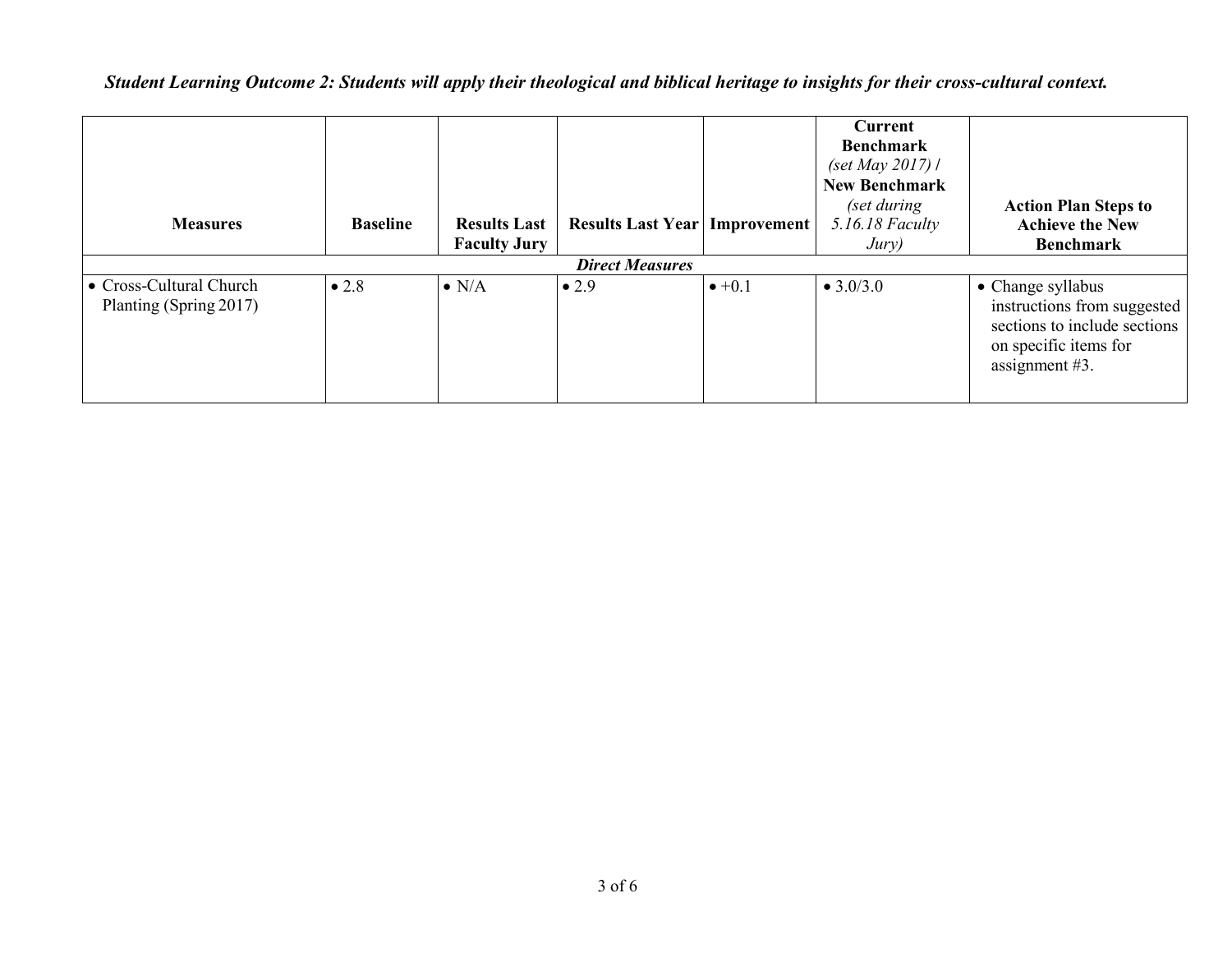|                                                                                                                                                                                                                                                                                     |                                                |                | <b>Indirect Measures</b>                         |                 |                                              |                                                           |
|-------------------------------------------------------------------------------------------------------------------------------------------------------------------------------------------------------------------------------------------------------------------------------------|------------------------------------------------|----------------|--------------------------------------------------|-----------------|----------------------------------------------|-----------------------------------------------------------|
| • Degree Program Surveys<br>Fall 2017:                                                                                                                                                                                                                                              | • 85% will rate $\cdot$ N/A<br>it 3.0 or above |                | $\bullet$ 97%, which is a<br>4.85 on a 5.0 scale | $\bullet$ N/A   | • 85% will average<br>$4.7$ on a $5.0$ scale | • Change percentage                                       |
| "How well do you feel<br>NOBTS prepared you to<br>stimulate church health<br>through mobilizing the<br>church for missions,<br>evangelism, discipleship,<br>and church growth?"                                                                                                     | on a 5.0 scale,<br>which is $4.61$             |                |                                                  |                 |                                              |                                                           |
| • Field Mentor Comments<br>(Spring 2017):<br>"He has worked not<br>only to provide medicine,<br>but pray with his patients,<br>look for bridges to spiritual<br>conversations with the goal<br>of getting complete Gospel<br>presentations." ". he is<br>doing an exceptional job." |                                                |                |                                                  |                 |                                              | • Develop Rubric<br>- 4 or 5 categories<br>- Likert Scale |
| • Noel-Levitz Survey,<br>Question 4                                                                                                                                                                                                                                                 | • 6.33                                         | $\bullet$ 6.00 | • 6.21                                           | $\bullet +0.21$ | $\bullet$ 6.20/                              |                                                           |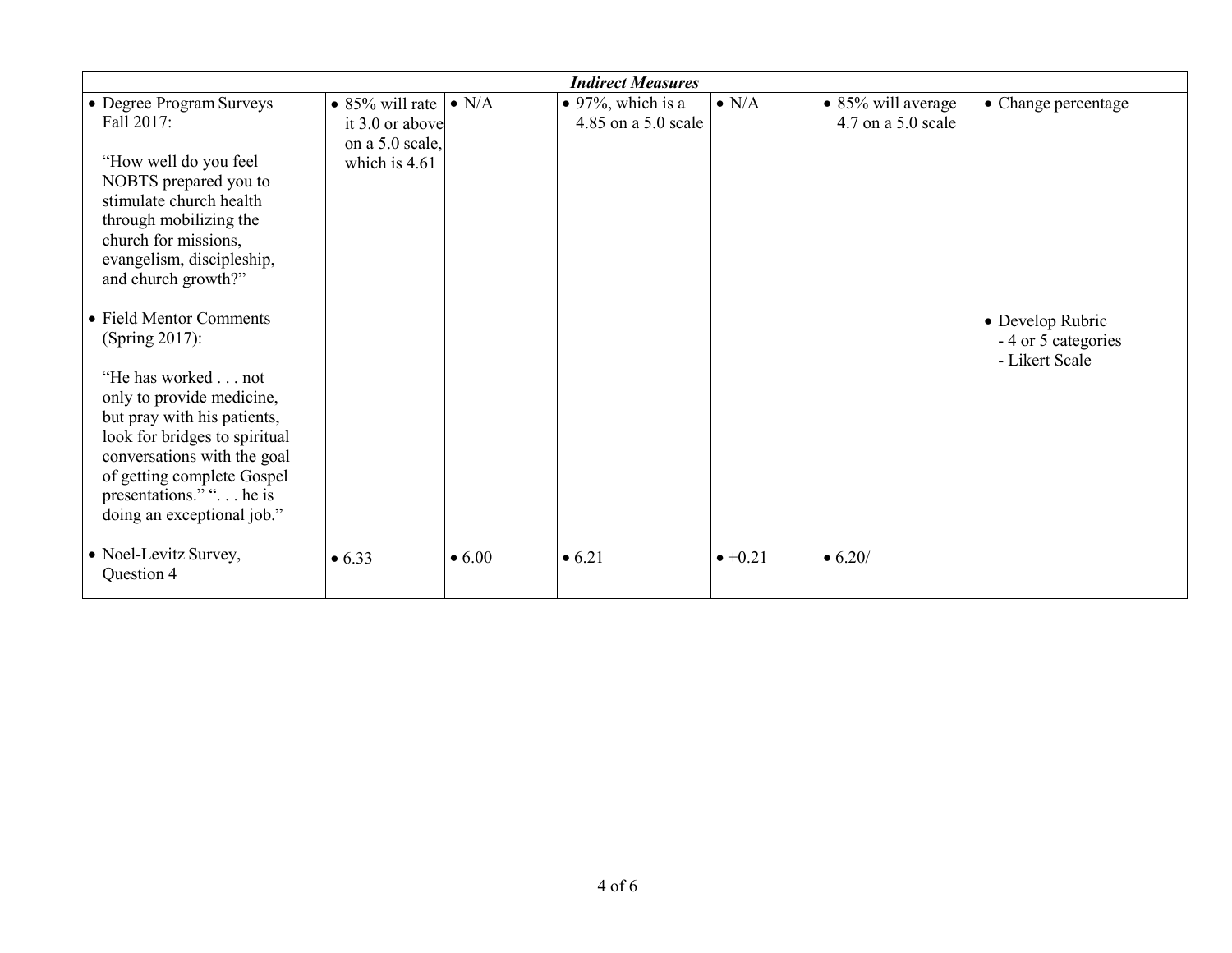## *Student Learning Outcome 3: Students will model Christian character and leadership, specifically within cross-cultural communities of ministry.*

| <b>Measures</b>                                      | <b>Baseline</b> | <b>Results Last</b><br><b>Faculty Jury</b> | <b>Results Last Year   Improvement </b> |                 | Current<br><b>Benchmark</b><br>(set May 2017) /<br><b>New Benchmark</b><br>(set during<br>$5.16.18$ Faculty<br>Jury) | <b>Action Plan Steps to</b><br><b>Achieve the New</b><br><b>Benchmark</b> |  |
|------------------------------------------------------|-----------------|--------------------------------------------|-----------------------------------------|-----------------|----------------------------------------------------------------------------------------------------------------------|---------------------------------------------------------------------------|--|
| <b>Direct Measures</b>                               |                 |                                            |                                         |                 |                                                                                                                      |                                                                           |  |
| • Introduction to Spiritual<br>Formation (Fall 2017) | $\bullet$ 3.75  | $\bullet$ N/A                              | • 3.82                                  | $\bullet +0.07$ | $\bullet$ N/A / 3.75                                                                                                 |                                                                           |  |